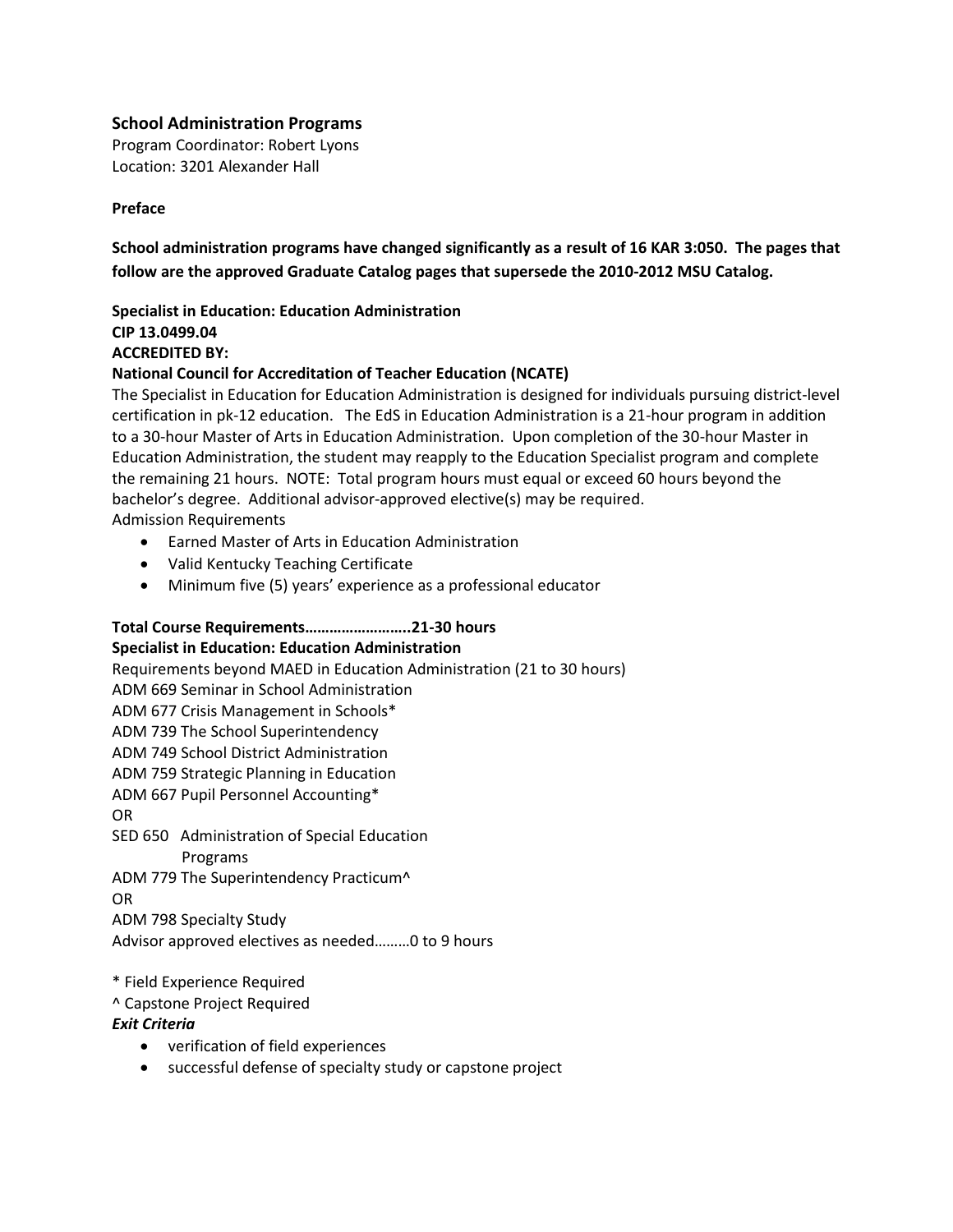# **Master of Arts in Education: Education Administration**

CIP 13.0499.04 ACCREDITED BY:

National Council for Accreditation of Teacher Education (NCATE)

The Master of Arts in Education Administration is designed for individuals seeking initial professional certification for Kentucky Instructional Leadership – School Principal (Level 1), and is required for admission to other Kentucky Professional Administrative Certificate programs. Coursework is aligned with the Interstate School Leader Licensure Consortium (ISLLC) Standards, the Technology Standards for School Administrators (TSSA) and the Kentucky Dispositions, Dimensions and Functions for School Leaders (KDF). There are 250 hours of documented field experience required, which occur with a diversity of students in different contexts (elementary, secondary) and at different levels of engagement (observing, participating, leading).

Admission to the program is competitive, selective and collaborative. Pursuant to 16 KAR 3:050, Murray State University and partner school districts collaborate to co-select select candidates, co-design program experiences, and coordinate resources to support candidate field-experience (i.e., release time, access to data, mentoring). Applicants must be affiliated with a Partner School District through employment or through a Statement of Sponsorship, and must possess a master's degree, making this a 2<sup>nd</sup> master's degree.

## **Requirements of Admission**

- earned master's degree from a regional accredited college or university;
- documented affiliation with a partner school district;
- minimum of three (3) years of teaching experience at time of application;
- valid GRE on file with Murray State University;
- valid Kentucky Teaching Certificate or an approved waiver of Kentucky certification.

### **Procedures for Admission**

This program is organized and delivered through a regional cohort model. Applicants should contact the Department of Educational Studies, Leadership & Counseling to obtain a schedule of cohorts, application cut-off dates and a Departmental Application. All application materials must be submitted by the advertised deadline for consideration for the cohort. These materials include

- completed Departmental and University Graduate Applications
- current professional resume reflecting leadership experiences
- requested letters of reference and completed rating sheets
- valid GRE,  $50<sup>th</sup>$  percentile in Verbal and Quantitative as target scores
- requested essays

All application materials will be screened and interviews scheduled by a selection committee for each cohort. Following the interviews, applicants will be notified of the admission decision by the Department.

**Total Course Requirements…………….……………30 hours**

# **MA and Level 1 Certification**

ADM 601 School Leadership and Culture

ADM 602 Socio-political Dimensions of School

Leadership\*

ADM 611 School-wide Instructional Leadership\*

ADM 612 Development of School Personnel\*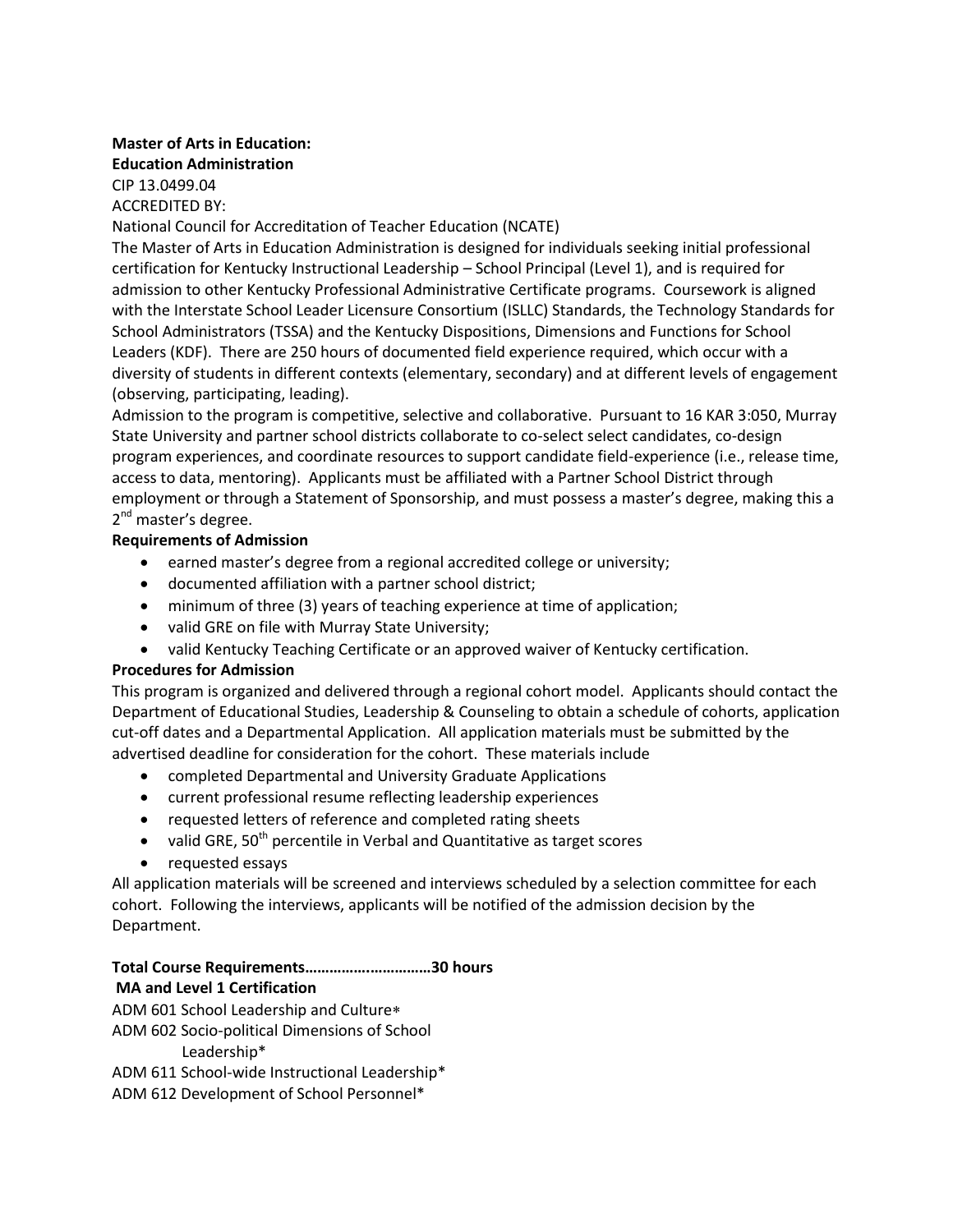ADM 631 Organization & Operation of Schools

ADM 632 Practicum in the Organization &

Operation of Schools\*

ADM 671 Strategic Instructional Leadership\*

ADM 672 Legal & Ethical Issues in Schools

ADM 681 Instructional Leadership for

Diverse Learners

ADM 682 Practicum in Instructional Leadership for Diverse Learners\*^

\* Field Experience Required

^ Capstone project embedded

# *Exit Criteria*

- Verification of 250 hours of approved field experience
- **•** Successful Defense of Capstone Project
- Pass Comprehensive Exam

# **Certification Procedures**

For certification as Instructional Leadership – School Principal Level 1, the candidate must show proof of earned Master's in Education Administration and passing scores of the following tests: (1) School Leader Licensure Assessment (#1494), and (2) the Kentucky Principal test.

Within five (5) years of the receipt of the Level 1 certificate, the program for Level 2 must be completed.

# **Total Course Requirements………………………….6 hours Level 2 Certification**

ADM 669 Seminar in School Administration Advisor Approved Elective Based Upon Candidate Needs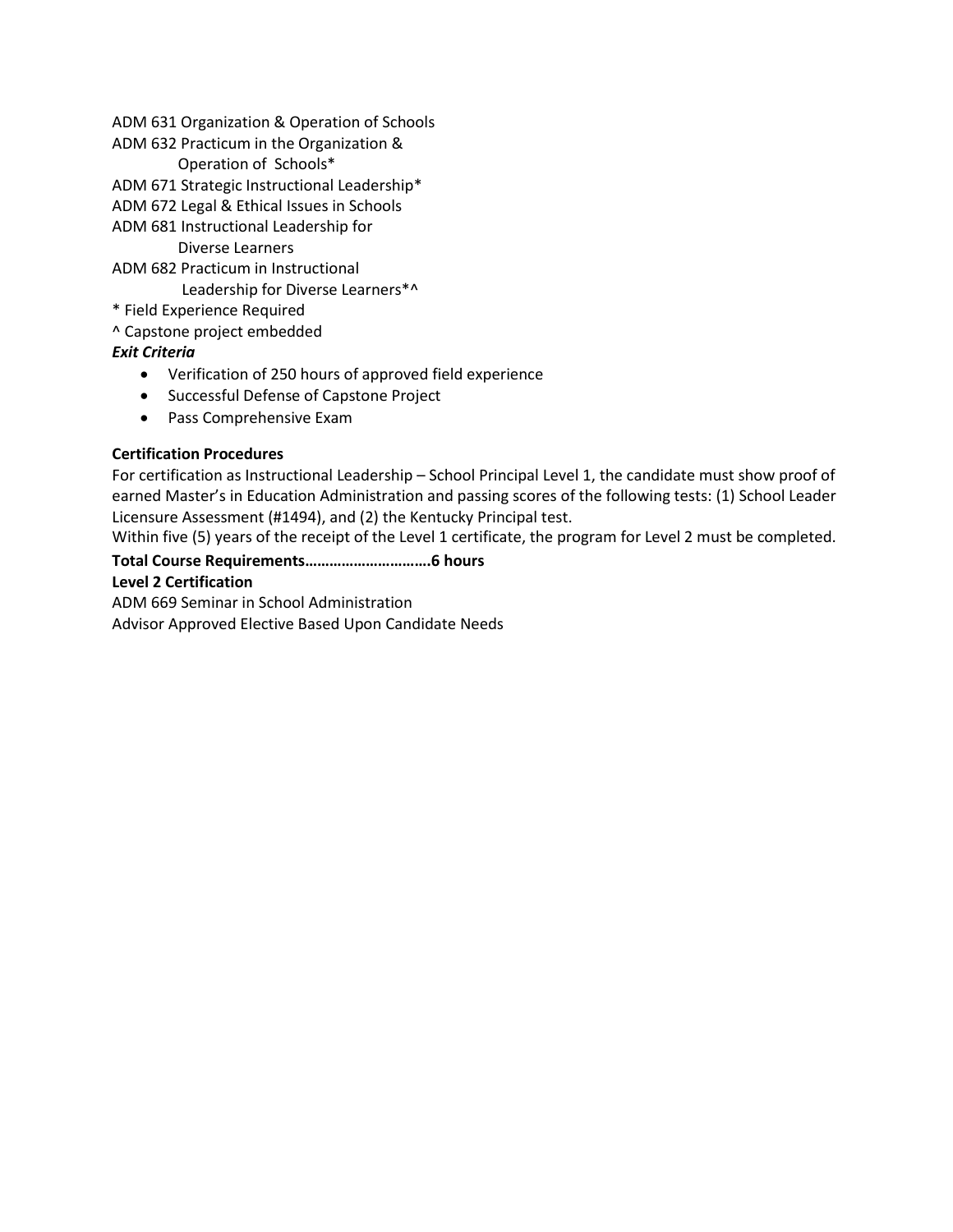### **ADDITIONAL KENTUCKY ADMINISTRATIVE ENDORSEMENTS**

There are four additional endorsements that may be obtained: a) Instructional Leadership – Supervisor of Instruction, b) Instructional Leadership – School Superintendent, c) Director of Pupil Personnel and d) Director of Special Education. All programs are aligned to the Interstate School Leader Licensure Standards and the Technology Standards for School Administrators. Applicants to these programs must have the following:

- earned master's degree in Education Administration or Kentucky administrative certificate
- three years of teaching experience at the time of application
- valid Kentucky Teaching Certificate
- additional requirements are listed with each certificate as appropriate

### **ENDORSEMENT:**

**Instructional Leadership – Supervisor of Instruction Total Course Requirements ………………………….6 hours Level 1 Supervisor of Instruction**  ADM 669 Seminar in School Administration ADM 749 School District Administration

**Total Course Requirements ……………….………..3 hours Level 2 Supervisor of Instruction** ADM 759 Strategic Planning in Education

#### **ENDORSEMENT:**

**Director of Pupil Personnel Total Course Requirements …………………. ……..6 hours Level 1 Director of Pupil Personnel** ADM 667 Pupil Personnel Accounting ADM 669 Seminar in School Administration

**Total Course Requirements ………………………….3 hours Level 2 Director of Pupil Personnel** ADM 677 Crisis Management in Schools OR COM 639 Seminar in Conflict Resolution OR HDL 692 Group Processes